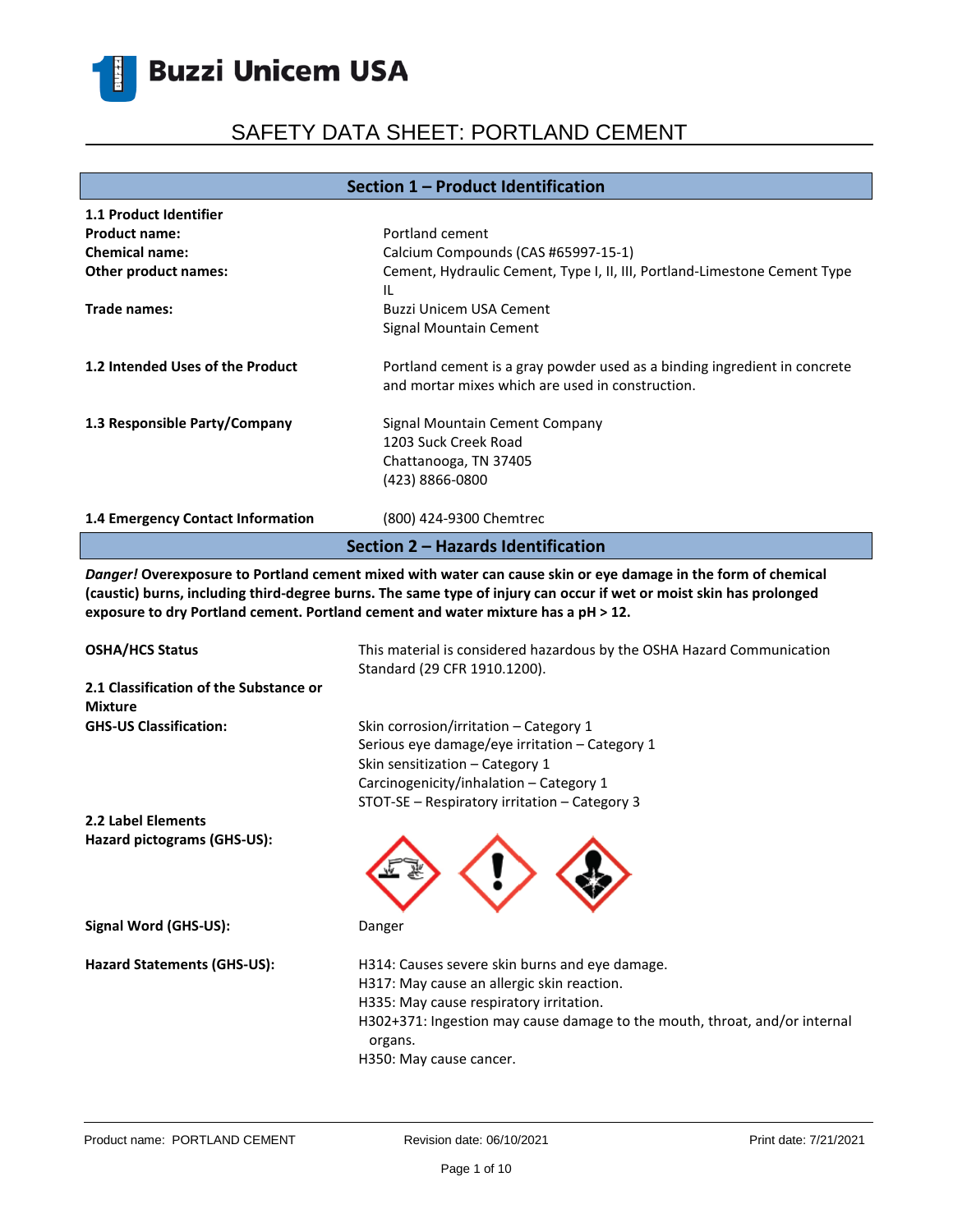

| <b>Precautionary Statements (GHS-US):</b> | P102: Keep out of reach of children.<br>P202: Do not handle until all safety precautions have been read and<br>understood.<br>P260: Do not breathe dusts.<br>P262: Do not get in eyes, on skin, or on clothing.<br>P264: Wash hands thoroughly after using this product.<br>P270: Do not eat, drink, or smoke while using this product.            |
|-------------------------------------------|----------------------------------------------------------------------------------------------------------------------------------------------------------------------------------------------------------------------------------------------------------------------------------------------------------------------------------------------------|
|                                           | P304+310+312+340: If inhaled: remove person to fresh air and keep<br>comfortable for breathing. Immediately call a poison control center or a<br>physician.<br>P305+351+388: If in eyes: Rinse cautiously with water for 20 minutes. Remove<br>contact lenses if present and easy to do. Continue rinsing. Get medical                             |
|                                           | attention.<br>P302+361+353: If on skin: Take off immediately all contaminated clothing and<br>rinse skin with water. Wash contaminated clothing before reuse.<br>P332+313: If skin irritation occurs, get medical attention.<br>P301+330+331+312: If swallowed: Rinse mouth. Do not induce vomiting.<br>Contact a poison center or physician.      |
|                                           | P403+233: Store in a well-ventilated area with container tightly closed.<br>P401: If stored in bulk, keep area secure.<br>P401: Material stockpiled in bulk or in silage may present an engulfment<br>hazard. Personnel should not enter bulk storage areas unless they have been<br>trained in the hazards of entering and working in such areas. |
| 2.3 Other hazards                         | Exposure to Portland cement mixed with water can cause skin or eye damage<br>in the form of chemical (caustic) burns, including third-degree burns. The same<br>type of injury can occur if wet or moist skin has prolonged exposure to dry<br>Portland cement. Portland cement and water mixture has a pH > 12.                                   |
| 2.4 Unknown Acute Toxicity                | No data available.                                                                                                                                                                                                                                                                                                                                 |

### **Section 3 – Composition/Information on Ingredients**

### **3.1 Substance**

Not applicable.

#### **3.2 Mixture**

Portland cement is a mixture of materials consisting of calcium silicates and calcium aluminates, calcium carbonate, crystalline silica and other additives.

| Ingredient/component                      | CAS No.    | Concentration percent wt. |
|-------------------------------------------|------------|---------------------------|
| Portland cement (containing)              | 65997-15-1 | 80-98                     |
| -Tri Calcium Silicate, 3CaO.SiO2          | 12168-85-3 | 55-70                     |
| -Di Calcium Silicate, 2CaO.SiO2           | 10034-77-2 | $3-16$                    |
| -Tri Calcium Aluminate, 3CaO.Al2O3        | 12042-78-3 | $5-8$                     |
| -Calcium Aluminoferrite, a solid solution | 12068-35-8 | $9 - 12$                  |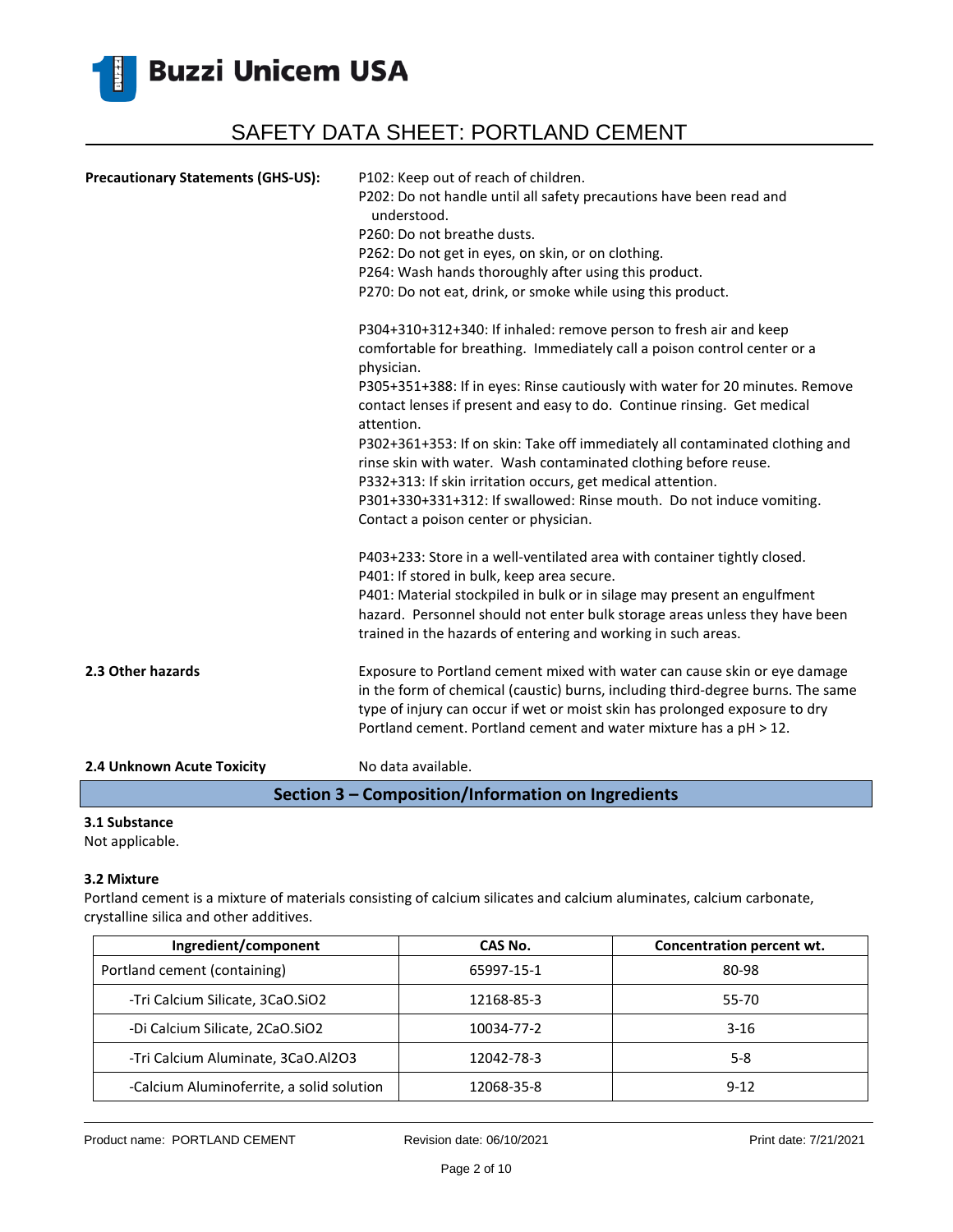

# SAFETY DATA SHEET: PORTLAND CEMENT

| Calcium sulfate (gypsum) CaSO4-2H2O | 13397-24-5 | 2-6       |
|-------------------------------------|------------|-----------|
| Calcium carbonate (limestone) CaCO3 | 1317-65-3  | $0 - 15$  |
| Crystalline silica (quartz)         | 14808-60-7 | $0 - 0.6$ |

#### **Composition comments**

Portland cement may also contain small amounts of calcium oxide (a.k.a. quicklime) (CaO), magnesium oxide (MgO), sodium sulfate (Na2SO4), and potassium sulfate (K2SO4). Since Portland cement is manufactured from materials mined from the earth (limestone, shale, sand, gypsum), and process heat is provided by burning fuels derived from the earth, trace but detectable amounts of naturally occurring metals, and possibly harmful elements may be found during chemical analysis. Mercury and lead were not found to be present at or above detection levels. Cements subject to ASTM C150 standards may contain up to 1.50% insoluble residue. More than 0.1% of these residues may be free crystalline silica, a substance listed as a carcinogen by NTP, OSHA, ACGIH and/or IARC.

Portland cement is not listed as a carcinogen by NTP, OSHA, ACGIH or IARC. However it may contain trace amounts (<0.1%) of substances listed as a carcinogen by NTP, OSHA, ACGIH and/or IARC: chromium VI compounds (hexavalent chromium), nickel or lead.

| <b>SECTION 4 - First Aid Measures</b>                      |                                                                                                                                                                                                                                                                                                                              |  |
|------------------------------------------------------------|------------------------------------------------------------------------------------------------------------------------------------------------------------------------------------------------------------------------------------------------------------------------------------------------------------------------------|--|
| 4.1 Description of First Aid Measures                      |                                                                                                                                                                                                                                                                                                                              |  |
| Eye contact:                                               | Immediately flush eyes with plenty of water, occasionally lifting the upper<br>and lower eyelids. Check for and remove any contact lenses. Continue to<br>rinse for at least 20 minutes. Get medical attention immediately. Call a<br>poison center or physician. Chemical burns must be treated promptly by a<br>physician. |  |
| Skin contact:                                              | Take off immediately all contaminated clothing and rinse skin with plenty<br>of water. Wash contaminated clothing before reuse. If skin irritation<br>occurs, get medical attention.                                                                                                                                         |  |
| Inhalation:                                                | If breathing is difficult, remove person to fresh air and keep comfortable<br>for breathing. Immediately call a poison control center or a physician.                                                                                                                                                                        |  |
| Ingestion:                                                 | Do not induce vomiting. If subject is conscious, rinse the mouth with water<br>to remove any material and drink plenty of water to dilute any swallowed<br>material. Do not give drink or attempt to force water to an unconscious<br>person. Contact a poison center or physician.                                          |  |
| 4.2 Most Important Symptoms and Effects, Acute and Delayed |                                                                                                                                                                                                                                                                                                                              |  |
| Eye contact:                                               | Causes serious eye irritation and may scratch eye surface due to particle<br>abrasion. May cause chemical burns resulting in corneal damage.                                                                                                                                                                                 |  |
| <b>Skin contact:</b>                                       | Causes severe skin burns. Symptoms may include redness, pain, blisters.<br>Do not allow product to harden around any body part or allow continuous,<br>prolonged contact with skin. May cause sensitization by skin contact.                                                                                                 |  |
| Inhalation:                                                | May irritate nose and throat if dust is inhaled. Prolonged or repeated<br>inhalation of respirable dust may lead to respiratory tract or lung damage.                                                                                                                                                                        |  |
| Ingestion:                                                 | May cause irritation and burns of mouth, throat, stomach and digestive<br>tract if swallowed. May cause nausea or vomiting.                                                                                                                                                                                                  |  |

#### **4.3 Recommendations for Immediate Medical Care or Special Treatment**

Seek immediate medical attention for inhalation of large quantities of dust or exposure of wet material over large areas of skin. Seek immediate medical attention if material comes into contact with eyes and cannot be immediately removed.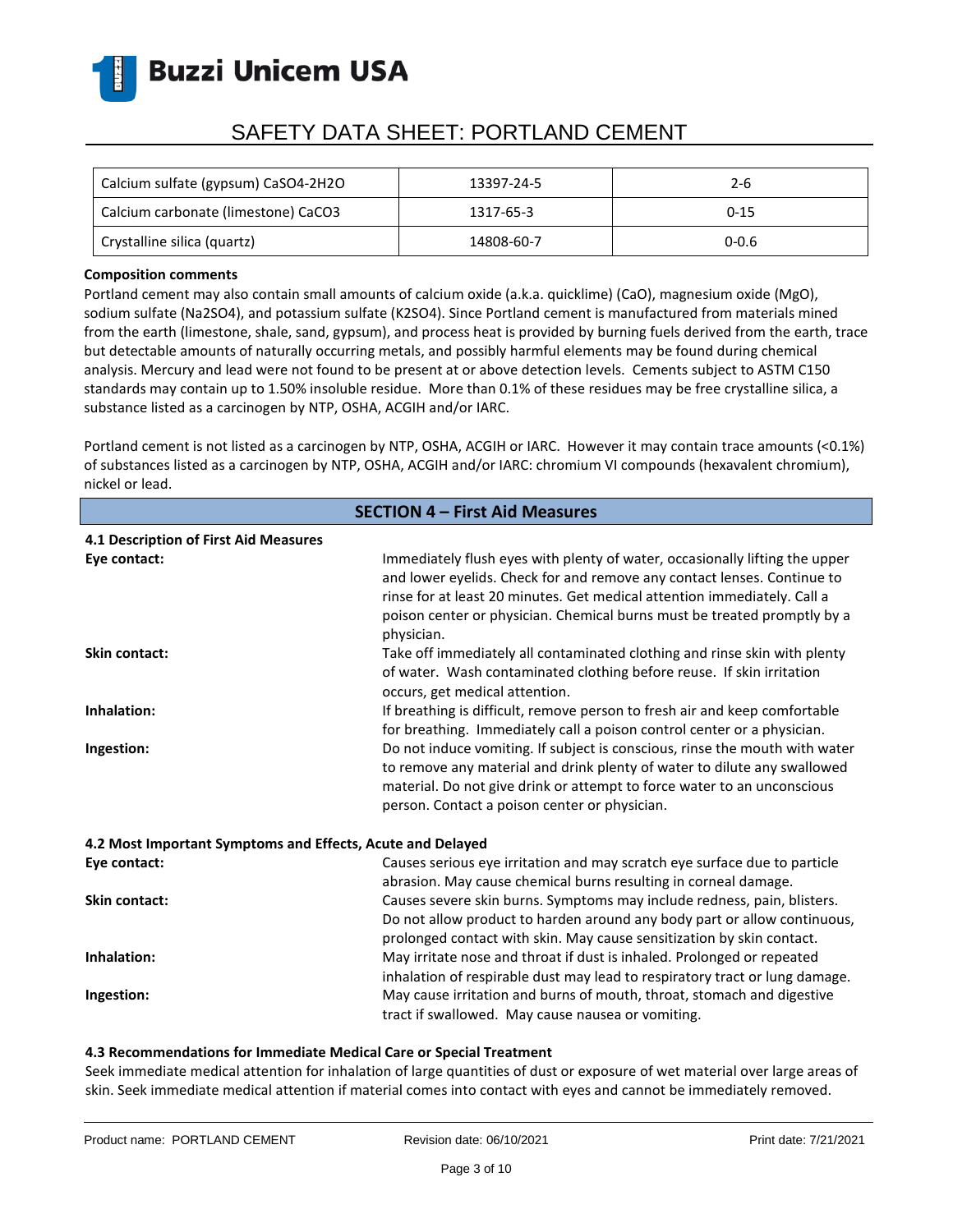

#### **SECTION 5 – Fire-Fighting Measures**

| 5.1 Extinguishing Media         |                                                         |
|---------------------------------|---------------------------------------------------------|
| Suitable extinguishing media:   | Use media appropriate for surrounding fire.             |
| Unsuitable extinguishing media: | Do not use water jet or water-based fire extinguishers. |

#### **5.2 Special Hazards Arising from the Substance or Mixture**

**Fire hazard: Product does not burn however its packaging may.** Product does not burn however its packaging may.

#### **5.3 Advice for Fire Fighters**

Move containers from fire area if this can be done without risk. Use water spray to keep fire-exposed containers cool. Keep upwind of fire. Wear full firefighting turn-out gear (full Bunker gear) and respiratory protection (SCBA). **Hazardous decomposition products:** Decomposition products may include the following materials: carbon dioxide, carbon monoxide, sulfur oxides and metal oxide/oxides.

#### **SECTION 6 – Accidental Release Measures**

| 6.1 Personal Precautions, Protective Equipment, and Emergency Procedures |                                                                                                                                                                                                                                                                                    |  |
|--------------------------------------------------------------------------|------------------------------------------------------------------------------------------------------------------------------------------------------------------------------------------------------------------------------------------------------------------------------------|--|
| <b>General measures:</b>                                                 | Avoid creating dust. Use personal protection recommended in Section 8.<br>Isolate the hazard area and deny entry to unnecessary and unprotected<br>personnel. Avoid contact with skin and eyes.                                                                                    |  |
| <b>6.2 Environmental Precautions</b>                                     | Avoid dispersal of spilled material and runoff and contact with soil,<br>waterways, drains and sewers. Inform the relevant authorities if the product<br>has entered the environment, including waterways, soil or air. Materials can<br>enter waterways through drainage systems. |  |
| 6.3 Methods and Material for Containment and Cleaning Up                 |                                                                                                                                                                                                                                                                                    |  |
| For containment:                                                         | Barricade material to prevent additional spillage.                                                                                                                                                                                                                                 |  |
| <b>Cleanup methods:</b>                                                  | Scoop or vacuum up spilled material while avoiding dust creation. Do not dry                                                                                                                                                                                                       |  |
|                                                                          | sweep. Vacuum dust with equipment fitted with a HEPA filter and place in a                                                                                                                                                                                                         |  |
|                                                                          | closed, labeled waste container. Scoop up wet material and place in                                                                                                                                                                                                                |  |
|                                                                          | approved container. Allow wet material to harden before disposal.                                                                                                                                                                                                                  |  |
| 6.4 Reference to Other                                                   | See Section 8 for exposure controls and personal protection and Section 13                                                                                                                                                                                                         |  |
| <b>Sections</b>                                                          | for disposal considerations.                                                                                                                                                                                                                                                       |  |
|                                                                          |                                                                                                                                                                                                                                                                                    |  |
|                                                                          | <b>SECTION 7 - Handling and Storage</b>                                                                                                                                                                                                                                            |  |
| 7.1 Precautions for Safe Handling                                        |                                                                                                                                                                                                                                                                                    |  |
| <b>Precautions:</b>                                                      | Use appropriate personal protective equipment (see Section 8). Persons                                                                                                                                                                                                             |  |
|                                                                          | with a history of skin sensitization problems should not be employed in any                                                                                                                                                                                                        |  |
|                                                                          | process in which this product is used. Do not get in eyes or on skin or<br>clothing. Avoid the use of contact lenses when working with or handling this                                                                                                                            |  |
|                                                                          | product. Do not breathe dust. Do not ingest. Do not eat, drink, smoke, or                                                                                                                                                                                                          |  |
|                                                                          | chew gum or tobacco while using this product. Use only with adequate                                                                                                                                                                                                               |  |
|                                                                          | ventilation. Ensure the use of good housekeeping procedures to prevent the                                                                                                                                                                                                         |  |

**Hygiene measures:** Do not eat, drink, smoke, or chew gum or tobacco in areas where this

ventilation is inadequate.

accumulation of dust. Wear appropriate respiratory protection when

material is handled, stored and processed. Workers should wash hands and face before eating, drinking and smoking. Remove contaminated clothing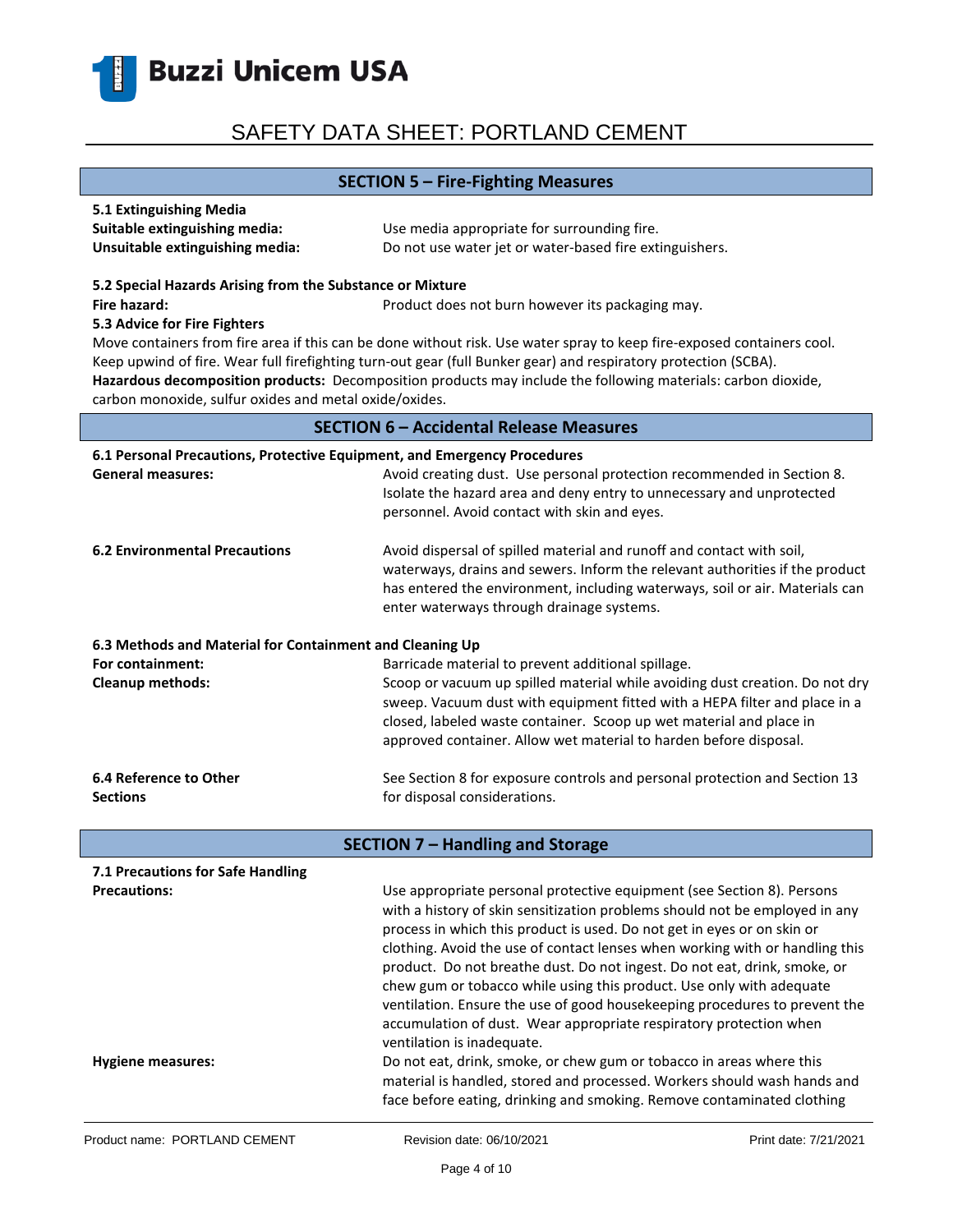### SAFETY DATA SHEET: PORTLAND CEMENT

and protective equipment before entering eating areas. See also Section 8 for additional information on hygiene measures.

| 7.2 Conditions for Safe Storage<br><b>Storage conditions:</b> | Keep out of the reach of children. Avoid any dust buildup by frequent<br>cleaning and suitable construction of the storage area. Do not store in an<br>area equipped with emergency water sprinklers. Clean up spilled material<br>promptly. Keep in the original container or an approved alternative made                                                                                                        |
|---------------------------------------------------------------|--------------------------------------------------------------------------------------------------------------------------------------------------------------------------------------------------------------------------------------------------------------------------------------------------------------------------------------------------------------------------------------------------------------------|
| <b>Conditions to avoid:</b>                                   | from a compatible material and keep the container tightly closed when not<br>in use. Empty containers retain product residue and can be hazardous. Do<br>not reuse container.<br>Water/moisture exposure will cause material to generate heat. Keep away<br>from fluoride compounds, strong acids and oxidizers. Portland cement<br>dissolves in hydrofluoric acid, producing corrosive silicon tetrafluoride gas. |
| <b>7.3 Specific End Uses</b>                                  | Portland cement is a gray powder used as a binding ingredient in concrete<br>and mortar mixes which are used in construction.                                                                                                                                                                                                                                                                                      |

### **SECTION 8 – Exposure Controls/Personal Protection**

### **8.1 Control Parameters**

### **Exposure limits for individual components:**

| Component                                                             | OSHA PEL (mg/m <sup>3</sup> ) | ACGIH TLV $(mg/m3)$ | NIOSH REL( $mg/m3$ ) |
|-----------------------------------------------------------------------|-------------------------------|---------------------|----------------------|
| Portland cement                                                       | 15(T); 5(I)                   | 1(1)                | 10(T); 5(I)          |
| Calcium carbonate (limestone)                                         | 15(T); 5(I)                   | 10(1)               | 10(T); 5(I)          |
| Calcium sulfate (gypsum)                                              | 15(T); 5(I)                   | 10 (I)              | 10(T); 5(I)          |
| Crystalline silica (as quartz)                                        | $0.05$ (I)                    | $0.025$ (I)         | $0.05$ (I)           |
| Calcium oxide (quicklime)                                             | 5                             |                     |                      |
| Magnesium oxide (as magnesia)                                         | 15                            | 10(1)               | Not established      |
| Sodium sulfate                                                        | 15(T); 5(I)                   | 10(1)               | 10(T); 5(I)          |
| Potassium sulfate                                                     | 15(T); 5(I)                   | 10(1)               | 10(T); 5(I)          |
| Nuisance dust (PNOC)                                                  | 15(T); 5(R)                   | 10(T); 3(R)         | Not established      |
| $T =$ total dust, $R =$ respirable fraction, $I =$ inhalable aerosol. |                               |                     |                      |

### **8.2 Exposure Controls**

| <b>Engineering controls:</b>   | Use product outdoors and in well-ventilated areas; otherwise employ<br>natural or mechanical ventilation or other engineering controls to maintain<br>exposure within applicable exposure limits.                                                              |
|--------------------------------|----------------------------------------------------------------------------------------------------------------------------------------------------------------------------------------------------------------------------------------------------------------|
| Personal protective equipment: | Protective clothing, gloves, eye protection, insufficient ventilation wear<br>respiratory protection.                                                                                                                                                          |
| Skin and body:                 | Wear long sleeved shirts and trousers while using this product. Wear<br>water-proof boots. If working in dusty conditions, impervious over<br>garments are recommended.                                                                                        |
| Hands:                         | Protective gloves with wrist/arm cuffs should be worn to avoid direct<br>contact with skin.                                                                                                                                                                    |
| Face and eyes:                 | Safety glasses with side shields or protective goggles should be worn while<br>using this product. For extremely dusty conditions, non-vented goggles or<br>goggles with indirect venting are recommended. Avoid contact lens wear<br>when using this product. |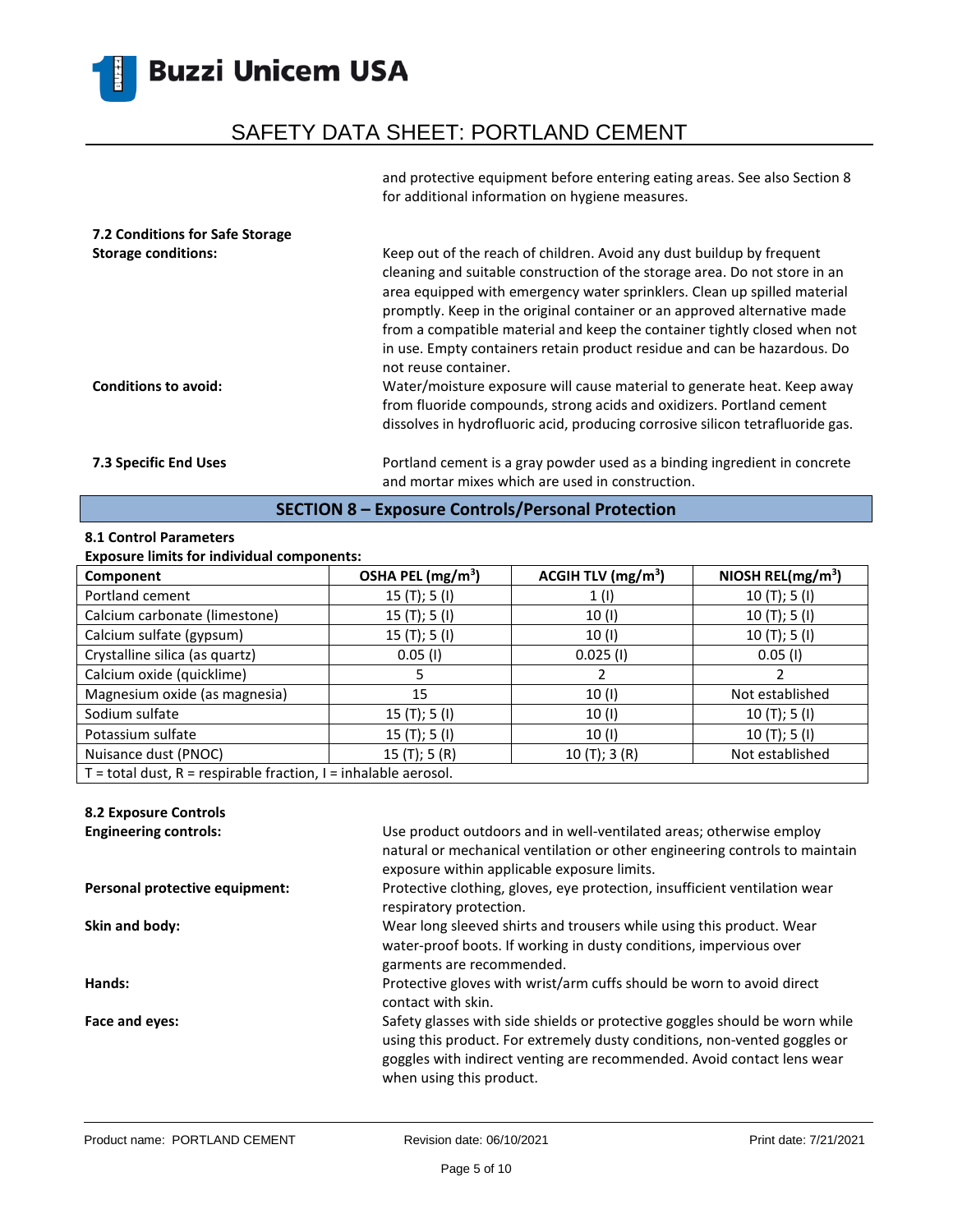# SAFETY DATA SHEET: PORTLAND CEMENT

| <b>Respiratory:</b>            | The use of a NIOSH approved dust respirator or filtering facepiece is<br>recommended in poorly ventilated areas or when permissible exposure<br>limits may be exceeded. Respirators should be selected by and used under<br>the direction of a trained health and safety professional following<br>requirements found in OSHA's respirator standard (29 CFR 1910.134) and<br>ANSI's standard for respiratory protection (Z88.2). |
|--------------------------------|----------------------------------------------------------------------------------------------------------------------------------------------------------------------------------------------------------------------------------------------------------------------------------------------------------------------------------------------------------------------------------------------------------------------------------|
| <b>Personal hygiene:</b>       | Clean water should always be readily available for skin and (emergency)<br>eye washing. Periodically wash areas contacted by Portland cement with a<br>pH neutral soap and clean, uncontaminated water. If clothing becomes<br>saturated with Portland cement, garments should be removed and<br>replaced with clean, dry clothing.                                                                                              |
| <b>Environmental controls:</b> | Emissions from ventilation or work process equipment should be<br>monitored to verify compliance with the requirements of environmental<br>protection legislation. Avoid dispersal of spilled material and runoff and<br>contact with soil, waterways, drains and sewers.                                                                                                                                                        |
| <b>Other information:</b>      | Do not eat, drink, or smoke while using this product; avoid hand-to-mouth<br>contact.                                                                                                                                                                                                                                                                                                                                            |

**SECTION 9 – Physical and Chemical Properties**

#### **9.1 Information on Basic Physical and Chemical Properties**

| <b>Physical state:</b>                         | Solid                              |
|------------------------------------------------|------------------------------------|
| Appearance:                                    | Powder                             |
| Color:                                         | Grey or white                      |
| Odor:                                          | Odorless                           |
| <b>Odor threshold:</b>                         | No data available                  |
| pH:                                            | 12 - 13 (Highly alkaline when wet) |
| Relative evaporation rate (n-butyl acetate=1): | No data available                  |
| <b>Melting point:</b>                          | $>1,000$ °C                        |
| Freezing point:                                | No data available                  |
| <b>Boiling point:</b>                          | $>1,000$ °C                        |
| Flash point:                                   | Not combustible                    |
| Auto-ignition temperature:                     | Not applicable                     |
| <b>Decomposition temperature:</b>              | Not determined                     |
| <b>Flammability limits in air:</b>             | Not flammable                      |
| Vapor pressure:                                | Not applicable                     |
| Relative vapor density at 20 °C:               | Not applicable                     |
| <b>Relative density:</b>                       | $3.15$ (Water = 1)                 |
| Solubility:                                    | Slight. (Water: 0.1 - 1 %)         |
| Log Pow:                                       | No data available                  |
| Log Kow:                                       | No data available                  |
| Viscosity, kinematic:                          | No data available                  |
| Viscosity, dynamic:                            | No data available                  |
| <b>Explosive properties:</b>                   | No data available                  |
| <b>Oxidizing properties:</b>                   | No data available                  |
| <b>Explosive limits:</b>                       | No data available                  |
|                                                |                                    |

**9.2 Other Information 19.2 Other Information No other information available.**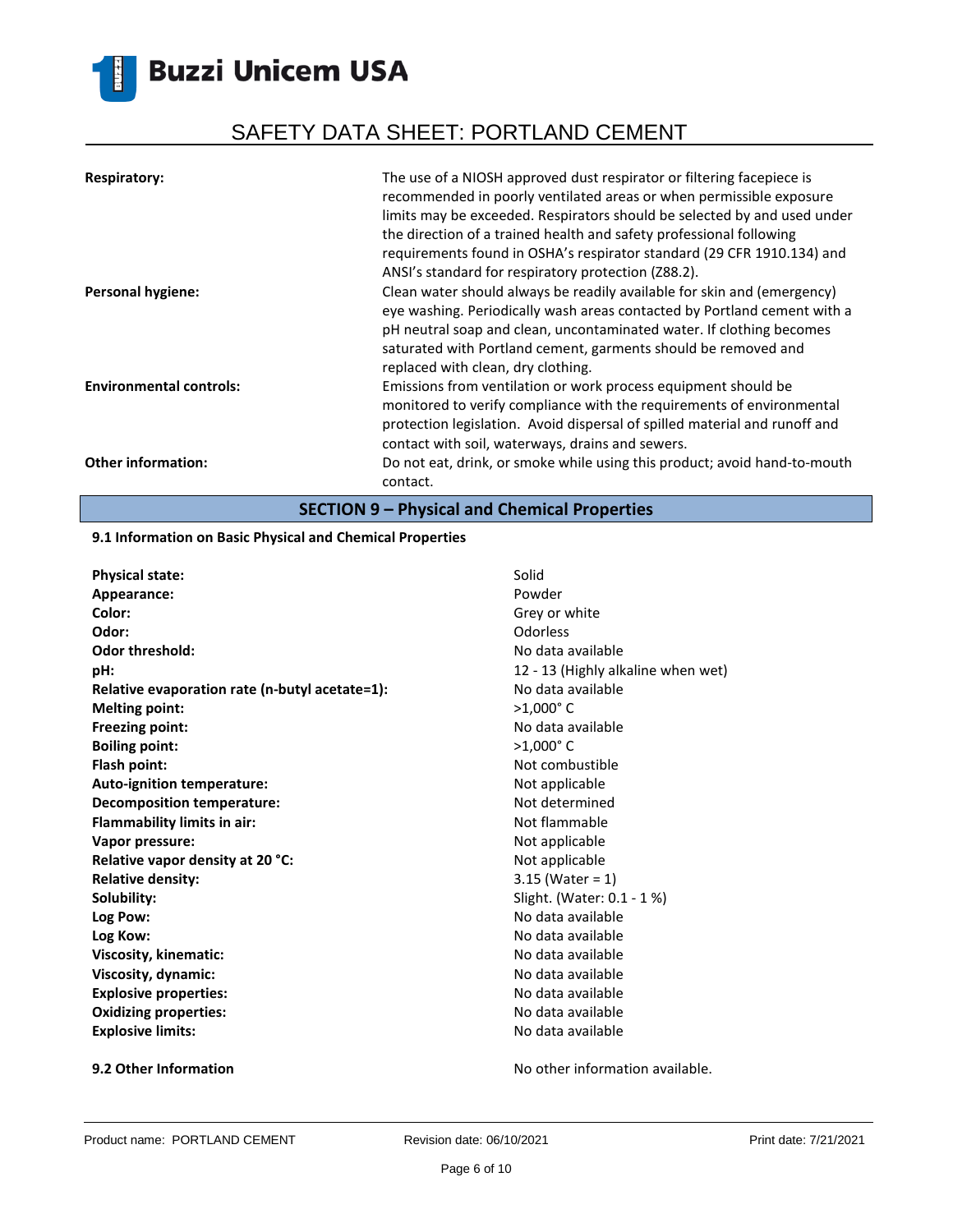# SAFETY DATA SHEET: PORTLAND CEMENT

| SECTION 10 - Stability and Reactivity   |                                                                                                                                                                                                                                                                                                                                                                                                                                                                                                                                                                              |
|-----------------------------------------|------------------------------------------------------------------------------------------------------------------------------------------------------------------------------------------------------------------------------------------------------------------------------------------------------------------------------------------------------------------------------------------------------------------------------------------------------------------------------------------------------------------------------------------------------------------------------|
| 10.1 Reactivity                         | This product reacts slowly with water to form hardened hydrated<br>compounds, releasing heat and producing a strong alkali solution.                                                                                                                                                                                                                                                                                                                                                                                                                                         |
| 10.2 Chemical Stability                 | Product is stable under proper storage conditions. Keep dry while in<br>storage.                                                                                                                                                                                                                                                                                                                                                                                                                                                                                             |
| 10.3 Possibility of Hazardous Reactions | No dangerous reactions are known under conditions of normal use. Do<br>not mix with other chemical products.                                                                                                                                                                                                                                                                                                                                                                                                                                                                 |
| <b>10.4 Conditions to Avoid</b>         | This product is incompatible with the following materials: oxidizing<br>materials, acids, aluminum and ammonium salt. Portland cement is highly<br>alkaline and will react with acids to produce a violent, heat-generating<br>reaction. Toxic gases or vapors may be given off depending on the acid<br>involved. Reacts with acids, aluminum metals and ammonium salts.                                                                                                                                                                                                    |
| 10.5 Incompatible Materials             | Aluminum powder and other alkali and alkaline earth elements will react<br>in wet mortar or concrete, liberating hydrogen gas. Limestone ignites on<br>contact with fluorine and is incompatible with acids, alum, ammonium<br>salts, and magnesium. Silica reacts violently with powerful oxidizing agents<br>such as fluorine, boron trifluoride, chlorine trifluoride, manganese<br>trifluoride, and oxygen difluoride yielding possible fire and/or explosions.<br>Silicates dissolve readily in hydrofluoric acid producing a corrosive gas -<br>silicon tetrafluoride. |

#### 10.6 Hazardous Decomposition Products None known

### **SECTION 11 – Toxicological Information**

### **11.1 Information on toxicological effects**

Portland cement is a mixture of materials consisting of calcium silicates and calcium aluminates, calcium carbonate, crystalline silica, and other additives. May also contain small amounts of calcium oxide (a.k.a. quicklime) (CaO), magnesium oxide (MgO), sodium sulfate (Na2SO4), and potassium sulfate (K2SO4).

| <b>Acute toxicity:</b><br>LD50/LC50 data: | Not classified.<br>Not classified.                                                                                                    |
|-------------------------------------------|---------------------------------------------------------------------------------------------------------------------------------------|
| <b>Skin corrosion/irritation:</b>         | Causes irritation or chemical burns if exposed to moisture on skin.                                                                   |
| Critical eye damage/irritation:           | Causes serious eye injury due to chemical burns or mechanical irritation.                                                             |
| Respiratory or skin sensitization:        | Not reported/no data available.                                                                                                       |
| Germ cell mutagenicity:                   | Not reported/no data available.                                                                                                       |
| Teratogenicity:                           | Not reported/no data available.                                                                                                       |
| Carcinogenicity:                          | Material contains trace amounts of crystalline silica, which may cause lung<br>cancer through repeated or prolonged exposure to dust. |
| Specific target organ toxicity            |                                                                                                                                       |
| (Single exposure):                        | May cause respiratory irritation.                                                                                                     |
| Specific target organ toxicity            |                                                                                                                                       |
| (Repeated exposure):                      | May cause damage to lungs through repeated or prolonged exposure.                                                                     |
| <b>Reproductive toxicity:</b>             | Not reported/no data available.                                                                                                       |
| Aspiration respiratory hazard:            | Not reported/no data available.                                                                                                       |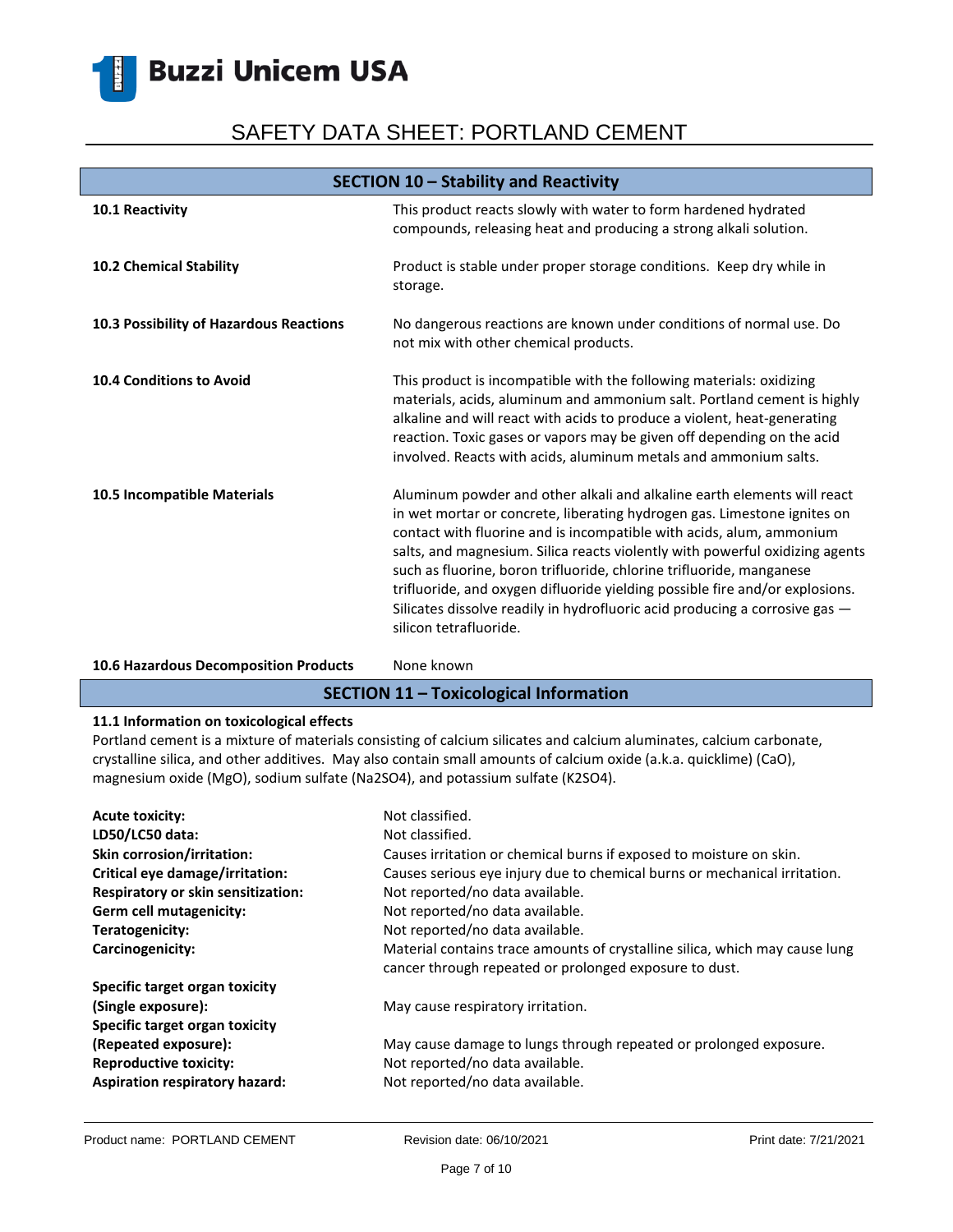

| <b>Symptoms: Eye contact:</b>           | Redness and itching. Extended contact may lead to corneal<br>abrasion/ulceration.                 |
|-----------------------------------------|---------------------------------------------------------------------------------------------------|
| <b>Symptoms: Skin contact:</b>          | Redness and itching. Extended contact may lead to chemical burns.                                 |
| <b>Symptoms: Inhalation:</b>            | Coughing, sneezing, mucous discharge and dyspnea. Extended contact may<br>lead to chemical burns. |
| <b>Symptoms: Ingestion:</b>             | Irritation and chemical burns of mouth and throat.                                                |
| <b>Other toxicological information:</b> | No additional data available.                                                                     |

| Component                                  | <b>Toxicity</b>                 | <b>Carc: IARC</b> | <b>Carc: NTP</b> | Carc: OSHA |
|--------------------------------------------|---------------------------------|-------------------|------------------|------------|
| Portland cement                            | No data                         | Not listed        | Not listed       | Not listed |
| Calcium oxide                              | Oral LD50 Rat 500 mg/kg         | Not listed        | Not listed       | Not listed |
| Magnesium oxide (Inhalable                 |                                 | Not listed        | Not listed       | Not listed |
| fraction)                                  | Oral LD50 Rat 810 mg/kg         |                   |                  |            |
| Calcium sulfate                            | Oral LD50 Rat >2000 mg/kg       | Not listed        | Not listed       | Not listed |
| Crystalline silica (as quartz)             | Oral LD50 Rat >22,500 mg/kg     | Group 1           | Known            | Not listed |
|                                            | LC50 Carp >10,000 mg/L (72 hr.) |                   |                  |            |
| Nuisance dust (PNOC)                       |                                 | Not listed        | Not listed       | Not listed |
| <b>SECTION 12 - Ecological Information</b> |                                 |                   |                  |            |

| 12.1 General ecotoxicity | Not classified. |
|--------------------------|-----------------|
|                          |                 |

| 12.2 Persistence and Biodegradability                              | No data available.                                                                                                                                                                                                                                                                                                                                                                                                                                                                                                                                                                                                                                                                                                                                                         |
|--------------------------------------------------------------------|----------------------------------------------------------------------------------------------------------------------------------------------------------------------------------------------------------------------------------------------------------------------------------------------------------------------------------------------------------------------------------------------------------------------------------------------------------------------------------------------------------------------------------------------------------------------------------------------------------------------------------------------------------------------------------------------------------------------------------------------------------------------------|
| 12.3 Bioaccumulation potential                                     | No data available.                                                                                                                                                                                                                                                                                                                                                                                                                                                                                                                                                                                                                                                                                                                                                         |
| 12.4 Mobility in soil to groundwater<br>12.5 Other adverse effects | No data available.<br>Avoid release to the environment. Prevent material from entering sewers,<br>drains, ditches or waterways.                                                                                                                                                                                                                                                                                                                                                                                                                                                                                                                                                                                                                                            |
|                                                                    | <b>SECTION 13 - Disposal Considerations</b>                                                                                                                                                                                                                                                                                                                                                                                                                                                                                                                                                                                                                                                                                                                                |
| 13.1 Waste treatment methods                                       |                                                                                                                                                                                                                                                                                                                                                                                                                                                                                                                                                                                                                                                                                                                                                                            |
| <b>Waste disposal recommendations:</b>                             | The generation of waste should be avoided or minimized wherever<br>possible. Disposal of this product, solutions and any by-products should<br>comply with the requirements of environmental protection and waste<br>disposal legislation and any regional local authority requirements. Dispose<br>of surplus and non-recyclable products via a licensed waste disposal<br>contractor. Untreated waste should not be released to the sewer unless<br>fully compliant with the requirements of all authorities with jurisdiction.<br>Waste packaging should be recycled. Incineration or landfill should only be<br>considered when recycling is not feasible. This material and its container<br>must be disposed of in a safe manner. Care should be taken when handling |

#### Additional information: **Avoid creating or breathing dust during disposal**. Avoid contact with skin

**Ecology – waste materials:** Avoid release to the environment. Prevent material from entering sewers,

drains, ditches or waterways

and eyes.

empty containers that have not been cleaned or rinsed out. Empty

containers or liners may retain some product residues.

### **SECTION 14 – Transport Information**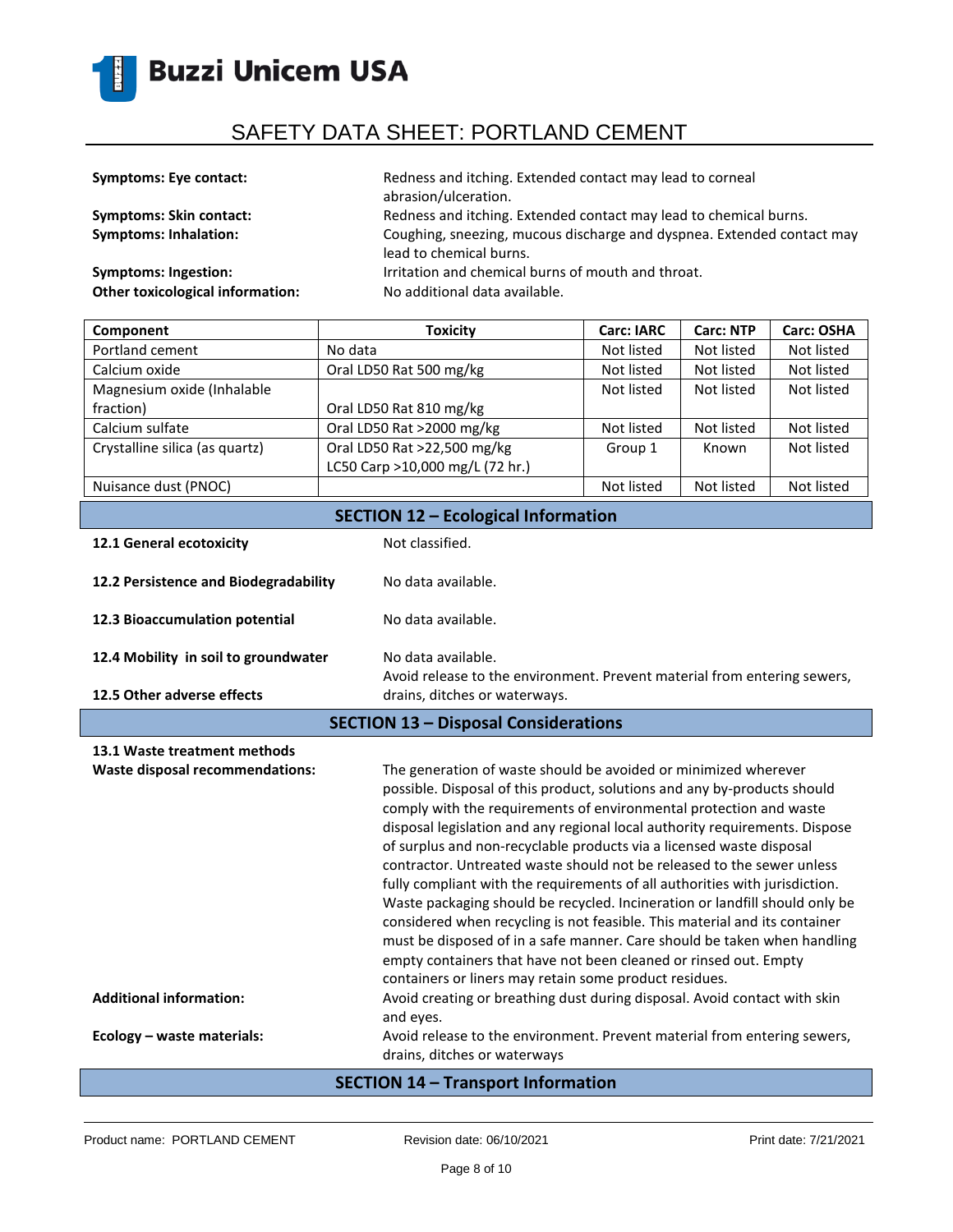

| UN number                               | Not regulated.                                                                                                                                                                                                       |
|-----------------------------------------|----------------------------------------------------------------------------------------------------------------------------------------------------------------------------------------------------------------------|
| Proper UN shipping name:                | Not applicable.                                                                                                                                                                                                      |
| <b>Transport hazard class:</b>          | Not applicable.                                                                                                                                                                                                      |
| Packing group number:                   | Not applicable.                                                                                                                                                                                                      |
| <b>Environmental hazard/IMDG code:</b>  | Not available.                                                                                                                                                                                                       |
| <b>Special guidance or precautions:</b> | Transport product in sealed containers. Avoid creating dust. Avoid release<br>to the environment. Ensure that persons transporting the product know<br>what to do in the event of an accidental release or spillage. |
| SECTION 15 - Regulatory Information     |                                                                                                                                                                                                                      |

| <b>U.S. Federal regulations:</b>       | This product contains one or more chemical components or ingredients<br>that may require identification and/or reporting under SARA Section 302,<br>SARA Section 311/312/313, CERCLA and/or TSCA. An examination of the<br>components of this product should be conducted by a qualified<br>environmental professional to determine if such identification or reporting<br>is required by federal law.<br>Components: Portland cement, Silica (Crystalline), Iron oxide.                                                                                                                                                      |
|----------------------------------------|-------------------------------------------------------------------------------------------------------------------------------------------------------------------------------------------------------------------------------------------------------------------------------------------------------------------------------------------------------------------------------------------------------------------------------------------------------------------------------------------------------------------------------------------------------------------------------------------------------------------------------|
| <b>State regulations:</b>              | This product contains one or more chemical components or ingredients<br>that are included or listed on the hazardous substances lists for one or<br>more of the following states: California, Maine, Massachusetts, Minnesota,<br>New Jersey, Pennsylvania and Rhode Island. An examination of the<br>components of this product should be conducted by a qualified<br>environmental or safety and health professional to determine the specific<br>requirements for those states.<br>Components: Portland cement, Limestone (calcium carbonate),<br>$\bullet$<br>Gypsum (calcium sulfate), Silica (Crystalline), Iron oxide. |
| <b>California Proposition 65:</b>      | WARNING! This product contains crystalline silica and chemicals<br>(trace metals) known to the State of California to cause cancer, birth<br>defects or other reproductive harm. California law requires the above<br>warning in the absence of definitive testing to prove the defined risks do<br>not exist.                                                                                                                                                                                                                                                                                                                |
|                                        | <b>SECTION 16 - Other Information</b>                                                                                                                                                                                                                                                                                                                                                                                                                                                                                                                                                                                         |
| <b>History</b><br><b>Last Revised:</b> | 10 June 2021                                                                                                                                                                                                                                                                                                                                                                                                                                                                                                                                                                                                                  |

### **Additional information**

Previous versions: 1 June 2018

Working safely with this product requires the user to recognize that Portland cement chemically reacts with water, and that some of the intermediate products of this reaction (that is, those present while the cement product is "setting") pose a far greater hazard than dry Portland cement.

1 June 2015

Wet Portland cement can cause caustic burns to unprotected skin, sometimes referred to as cement burns. Employees cannot rely on pain or discomfort to alert them to cement burns because cement burns may not cause immediate pain